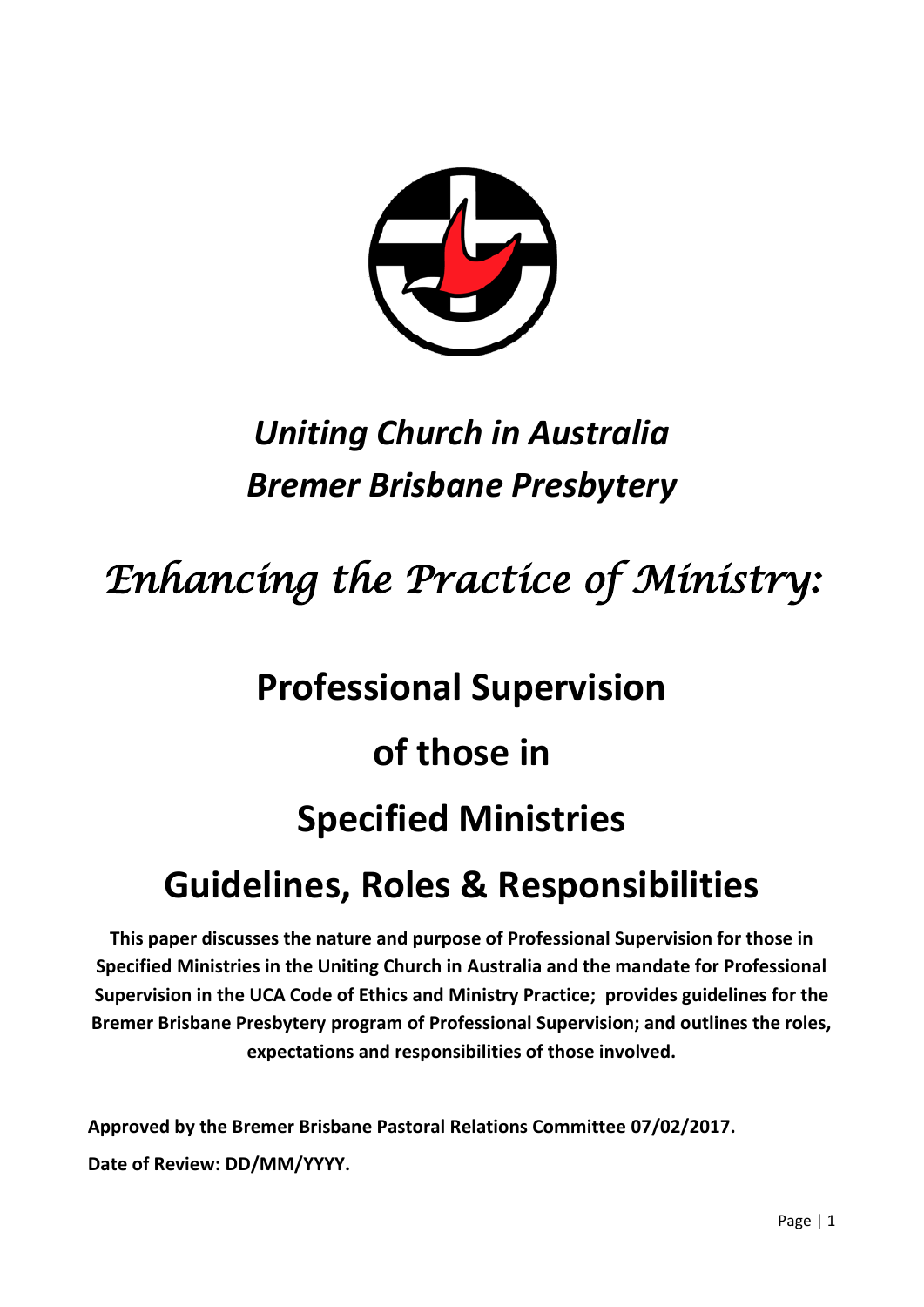# **A. Introduction**

The impetus for Professional Supervision has it sources in a number of places:

- a. the Code of Ethics and Ministry Practice ("the Code"), which requires those in Specified Ministries to receive Professional Supervision ( Code Sections 3.8, 3.9);
- b. in the Presbytery's desire to see Ministers working effectively, being fruitful in their ministry, and receiving regular professional supervision (Reg.3.1.3a(ii));
- c. in the Minister's own desire to be effective and fruitful.

Professional Supervision is one way that points a, b, and c are achieved. Ministers are called by ordination and commissioning to ground their lives and ministries in prayer, the study of the Scriptures, the life of a Christian community and other ways of growing, learning and finding re-creation (the Code 3.8). The Presbytery has a role in ensuring Ministers receive pastoral care, support, and encouragement in their ministry, and that their needs to function effectively are being met.

# **B. Professional Supervision**

Professional Supervision means the relationship Ministers have with another professional whereby the Minister is assisted to maintain the boundaries of the pastoral relationship and the quality of ministry (as per the definition at the commencement of the Regulations) including competencies, time management, goals, priorities, particular relationships, and any difficulties arising in ministry (the Code 3.9(c), 4.4(b)).

It is a time when a Minister can reflect on the practice of ministry with reference to matters such as:

- a. identifying learnings, gifts and competencies, and blocks to further development;
- b. debriefing the experiences of ministry;
- c. reflecting on critical incidents and conflict situations;
- d. identifying and managing the balance between short, medium and long term goals;
- e. clarifying work/family/personal boundaries;
- f. developing the capacity for self-awareness;
- g. caring for oneself.

The primary focus of Professional Supervision is the Minister's ability to maintain boundaries and be effective in the work of ministry. Professional Supervision is not spiritual direction, mentoring, coaching or counselling. While there is value in Ministers engaging in these other kinds of relationships, none of them are mandated or given the same status or priority in the Code as Professional Supervision. Professional Supervision is also to be differentiated from Organisational or Administrative Supervision. (See Appendix.)

Professional Supervision provides a safe and confidential environment where a Minister can be open to discussing the challenges of the work of ministry, and be helped to respond faithfully to those challenges. Professional Supervisors do not report to the Presbytery. The content of supervision sessions is absolutely confidential except in certain situations which the Supervisor should outline at the beginning of the arrangement (eg, illegal activity, danger of self-harm etc).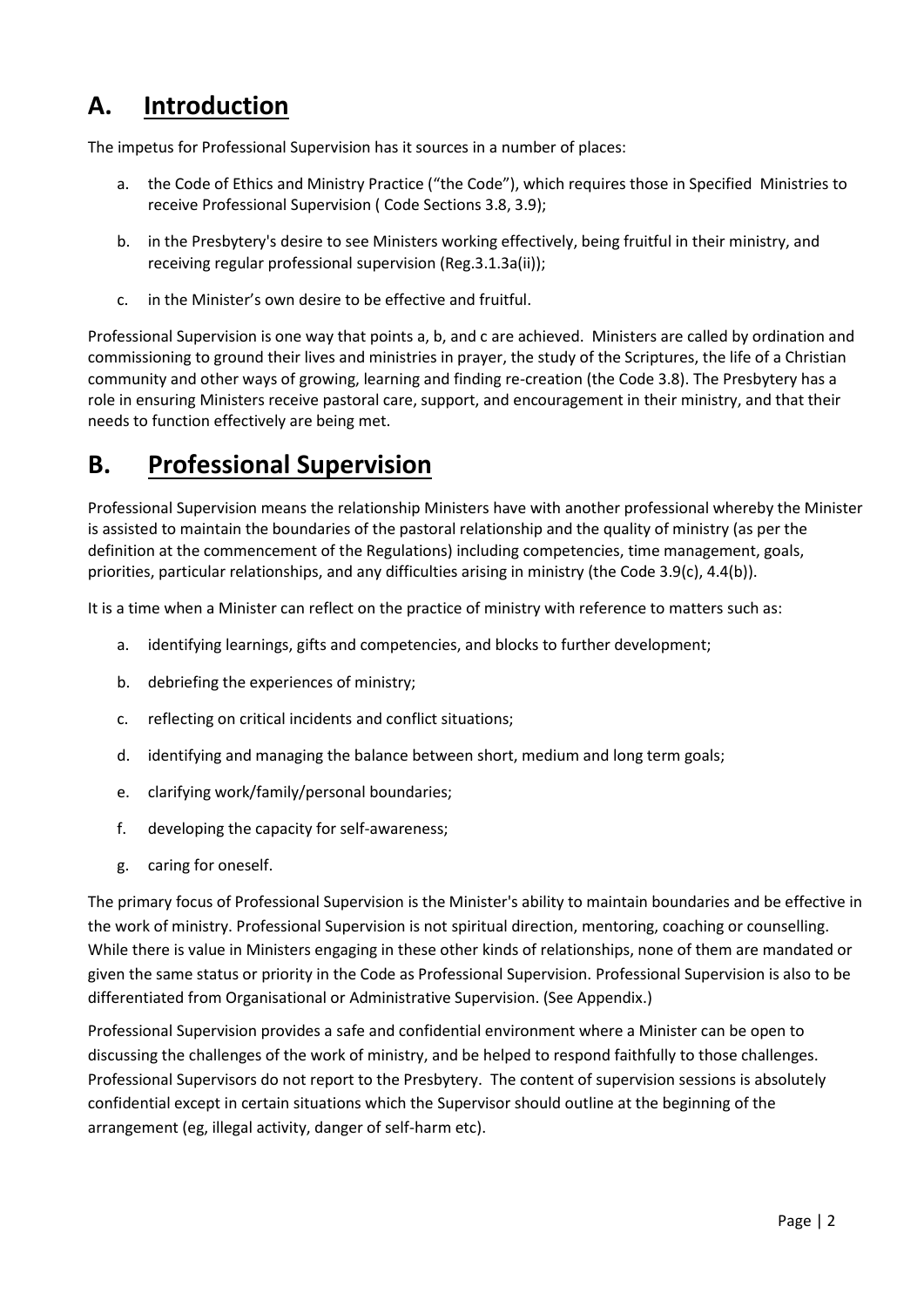# **C. The Code of Ethics and Ministry Practice**

The requirements for Professional Supervision are described in the *Code of Ethics and Ministry Practice* for Ministers in the Uniting Church in Australia (whether in approved placements or not), which was amended and approved by the 12<sup>th</sup> UCA Assembly in July 2009 and became effective from 01.01.2010.

This Code is to be applied within the faith and unity of the church as described in the Basis of Union and the context of the Constitution and Regulations of the Church which state the Church's requirements in relation to the conduct and accountability of its Ministers.

Sections of the Code particularly pertinent to Professional Supervision are 3.8 and 3.9. Other references to Professional Supervision in the Code can be found in 1.9, 3.4d and 4.4b.

#### 3.8 SELF CARE

*Ministers shall take responsibility to:*

- *(a) address their physical, spiritual, mental and emotional health needs and, where appropriate, seek assistance from a qualified professional;*
- *(b) participate in supervision;*
- *(c) give adequate priority to their relationship with their family;*
- *(d) nurture personal relationships which assist them in their wholeness;*
- *(e) take appropriate and regular leave, and time off from work for recreational activity.*

#### 3.9 SUPERVISION

- *(a) Ministers have a responsibility to recognise that they are also vulnerable, requiring them to maintain their professionalism in difficult circumstances.*
- *(b) Ministers shall keep appropriate pastoral records (eg. details of appointments and referrals and a journal of critical incidents).*
- *(c) Professional supervision means the relationship Ministers have with another professional whereby the Minister is assisted to maintain the boundaries of the pastoral relationship and the quality of ministry (as per the definition at the commencement of the Regulations) including competencies, time management, priorities and any difficulties arising in ministry.*
- *(d) Ministers have a responsibility to ensure that they receive regular professional supervision. Such supervision is intended to assist Ministers to maintain the boundaries of the pastoral relationships and quality of ministry.*
- *(e) Ministers shall discuss with their supervisor any ongoing situations of conflict in which they are involved in the course of their work.*
- *(f) Where applicable, Ministers shall maintain membership requirements of any relevant professional association (eg, psychologists or counsellors).*

It is clear then that the aim of Professional Supervision is to facilitate the well-being of the faith community and improved relationships and outcomes for the Minister in the area of ministry.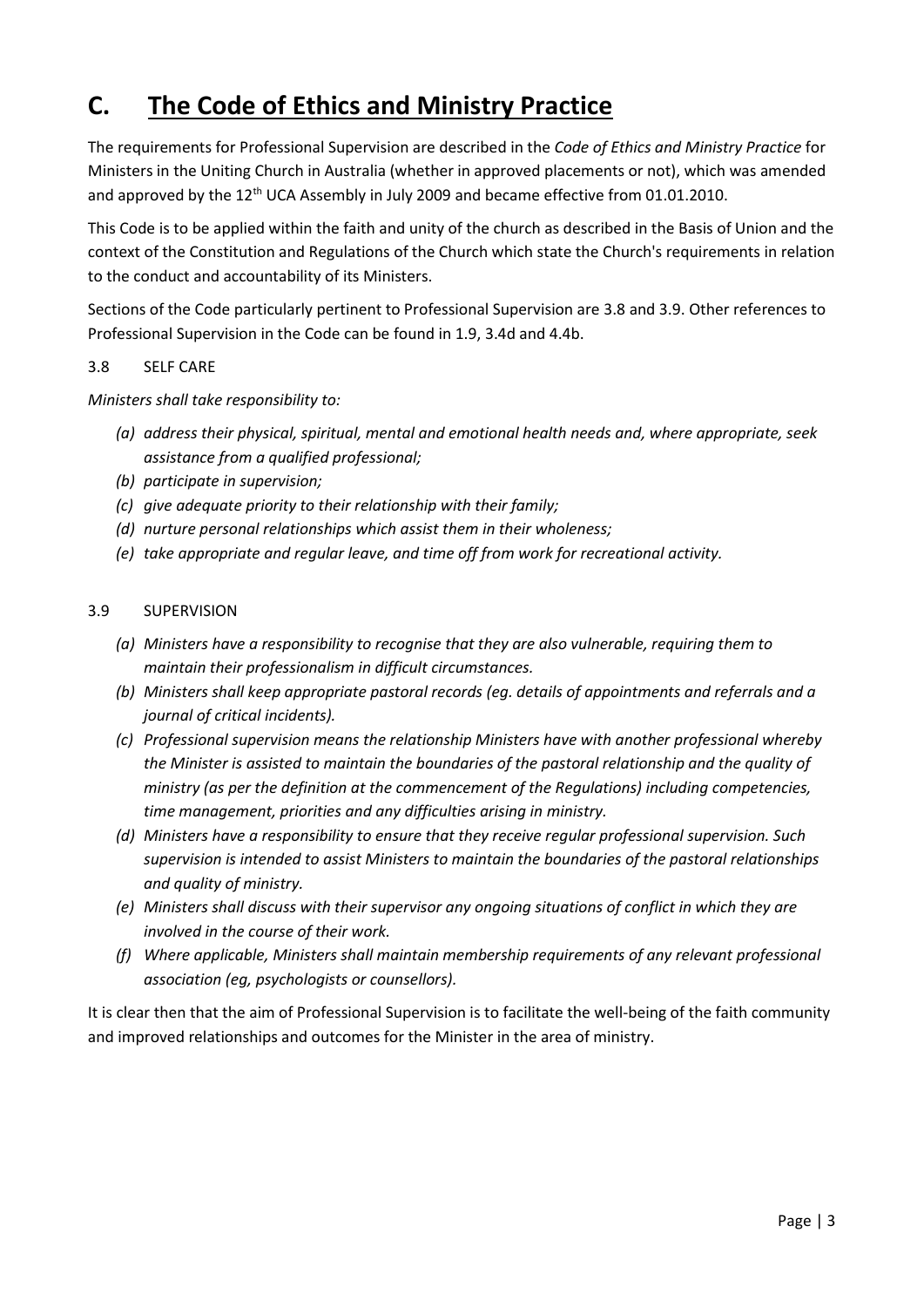# **D. The Presbytery**

While Ministers have a responsibility, mandated by the Code, to ensure they receive regular Professional Supervision, presbyteries also have a specific responsibility, according to Regulation 3.1.3a(ii) to ensure that Ministers receive Professional Supervision. This mutual responsibility of Ministers and their Presbyteries underscores the importance that the Church assigns to this activity.

# **(i) Presbytery's Criteria for Approving a Professional Supervisor**

The Presbytery expects that a Supervisor will:

- a. be conversant with the Code of Ethics and Ministry Practice, particularly in relation to the pastoral relationship, particular relationships, professional conduct and the role of Professional Supervision outlined there;
- *b.* be conversant with the Bremer Brisbane Presbytery's Professional Supervision document *Enhancing the Practice of Ministry,* the National Assembly's guiding document *Professional Supervision: A Process of Reflection on Ministry Experience*, and the Queensland Synod document *Getting the Most out of Professional Supervision.*
- c. be able to demonstrate competency in Professional Supervision;
- d. have an understanding of UCA culture, ethos, polity and discipline;
- e. have an understanding of ministry practice and pastoral leadership issues;
- f. have the ability to reflect theologically and be able to assist others to do so;
- g. be able to create a safe, supportive and encouraging supervisory relationship;
- h. be a skilled listener, with good analytical and discernment skills;
- i. respect confidentiality;
- j. have a strong sense of personal identity and integrity;
- k. know their own strengths and limitations, and when to refer someone on to another professional;
- l. have a life of Christian faith and participate in the life of a Christian community;
- m. receive Professional Supervision themselves.

# **(ii) The Pastoral Relations Committee**

In the Bremer Brisbane Presbytery, the Pastoral Relations Committee has oversight of the Professional Supervision of Ministers, while the operation of its Professional Supervision program is delegated to the Presbytery Minister, the Supervision Reference Group and the Presbytery Office Administrator.

## **The Supervision Reference Group consists of 2-4 people appointed by the Pastoral Relations Committee of the Presbytery to act as a resource to the Presbytery Minister.**

# **(iii) The Presbytery Minister:**

- a. provides guidance in choosing a Professional Supervisor for Ministers coming into the Presbytery, when assistance is requested;
- b. is available to discuss issues in supervision with Ministers at any time;
- c. receives annual reports from Ministers on their participation in Professional Supervision (Reg.3.1.3(a)(ii));
- d. provides regular reports on Professional Supervision to the Pastoral Relations Committee;
- e. liaises as appropriate with the Presbytery Office Administrator regarding Professional Supervision matters.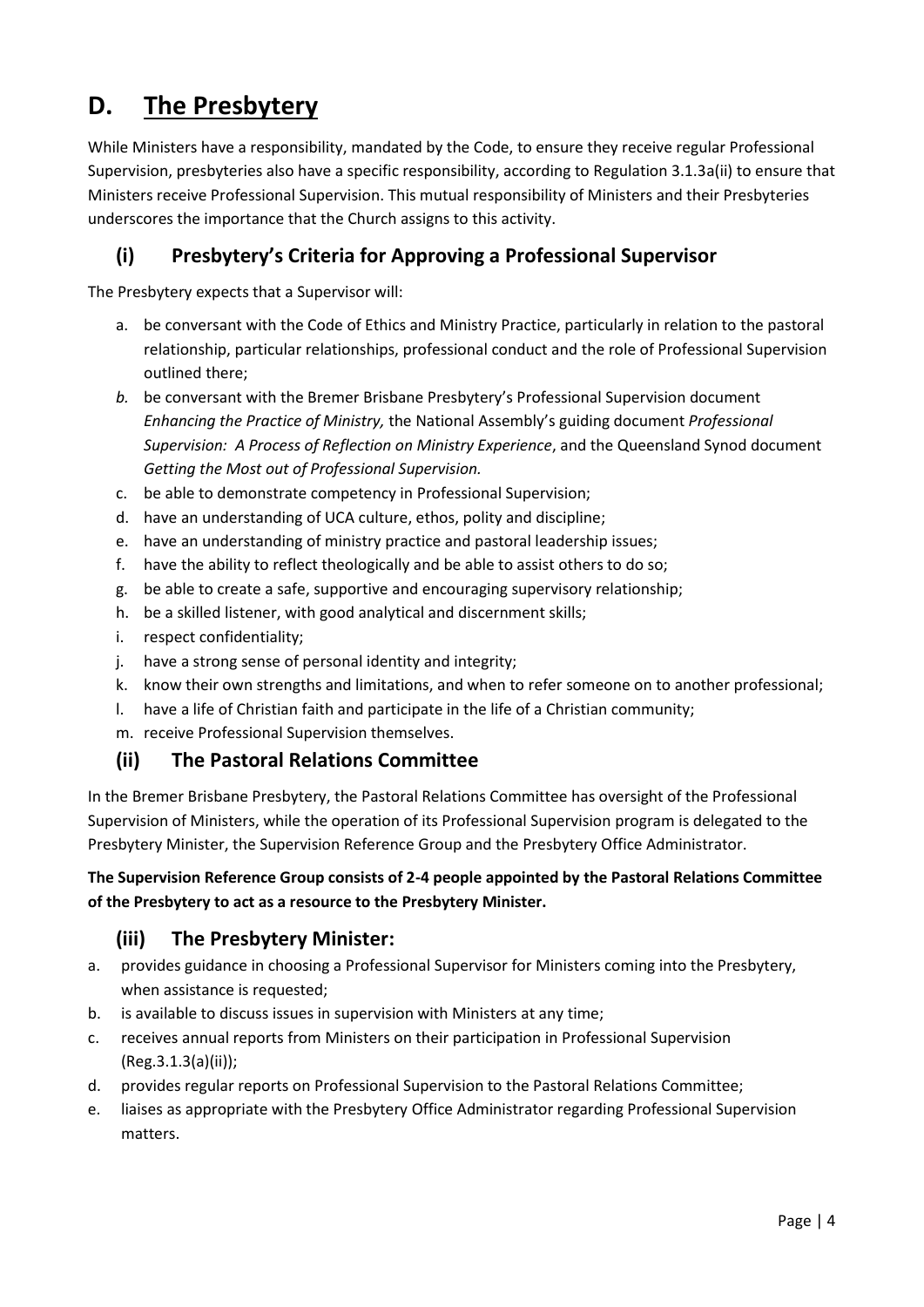# **(iv) The Supervision Reference Group:**

- a. is available as a resource to the Presbytery Minister when issues arise that need some collective wisdom;
- b. in particular, has the task, along with the Presbytery Minister, of approving profiles of new Professional Supervisors, with reference to the criteria listed above under *Presbytery's Criteria for Approving a Professional Supervisor*.
- c. periodically reviews and updates the list of approved Supervisors, adding or deleting names as appropriate, and taking into account any concerns Ministers have expressed about the practice of Supervisors in the program. To augment the list, the Supervision Reference Group may determine to invite particular people to apply to become Supervisors in the program.

# **(v) The Presbytery Office Administrator:**

- a. provides information about the Presbytery's Professional Supervision program to Ministers coming into the Presbytery, including (a) copies of the Presbytery's Professional Supervision document *Enhancing the Practice of Ministry,* the National Assembly's guiding document *Professional Supervision: A Process of Reflection on Ministry Experience*, and the Queensland Synod document *Getting the Most out of Professional Supervision,* and (b) profiles of Presbytery-approved Professional Supervisors.
- b. receives enquiries from potential Professional Supervisors and provides information about how to apply, including guidelines for preparing a profile and copies of the Code and of the Presbytery's, Synod's and Assembly's documents mentioned in a. above;
- c. receives profiles from potential Supervisors and forwards them to the Presbytery Minister for the approval of the Supervision Reference Group;
- d. informs potential Supervisors whether their names have been placed on the Presbytery's list of approved Supervisors, that their names and profiles will now be forwarded to all Ministers in the Presbytery, and that they may now hear from Ministers seeking to set up a supervisory arrangement;
- e. forwards the names and profiles of newly-approved Supervisors to all Ministers in the Presbytery;
- f. annually provides an opportunity for the Presbytery's approved Supervisors to update their profiles;
- g. on request, provides a list of approved Supervisors and copies of their profiles to Ministers seeking to change Supervisors;
- h. maintains the records related to the Presbytery's Professional Supervision program: a list of approved Supervisors and their profiles; a list of Ministers and their respective Supervisors, as well as dates of commencement and conclusion of their supervisory arrangements; copies of Minister's Covenants with their supervisors; and any other records which are deemed necessary;
- i. liaises with the Presbytery Minister in all matters relating to Professional Supervision.

# **E. The Minister**

- *a.* attends Code of Ethics training annually and is conversant with the Presbytery's Professional Supervision document *Enhancing the Practice of Ministry,* the National Assembly's guiding document *Professional Supervision: A Process of Reflection on Ministry Experience*, and the Queensland Synod document *Getting the Most out of Professional Supervision.*
- b. chooses a Professional Supervisor from the Presbytery's list of approved Supervisors, taking into account information included in the profiles of Supervisors;
- c. approaches the Professional Supervisor of choice and makes an appointment with a view to beginning a supervisory relationship;
- d. establishes a Covenant with the Supervisor, using the form in the Appendix to the Assembly's document *Professional Supervision: A Process of Reflection on Ministry Experience;*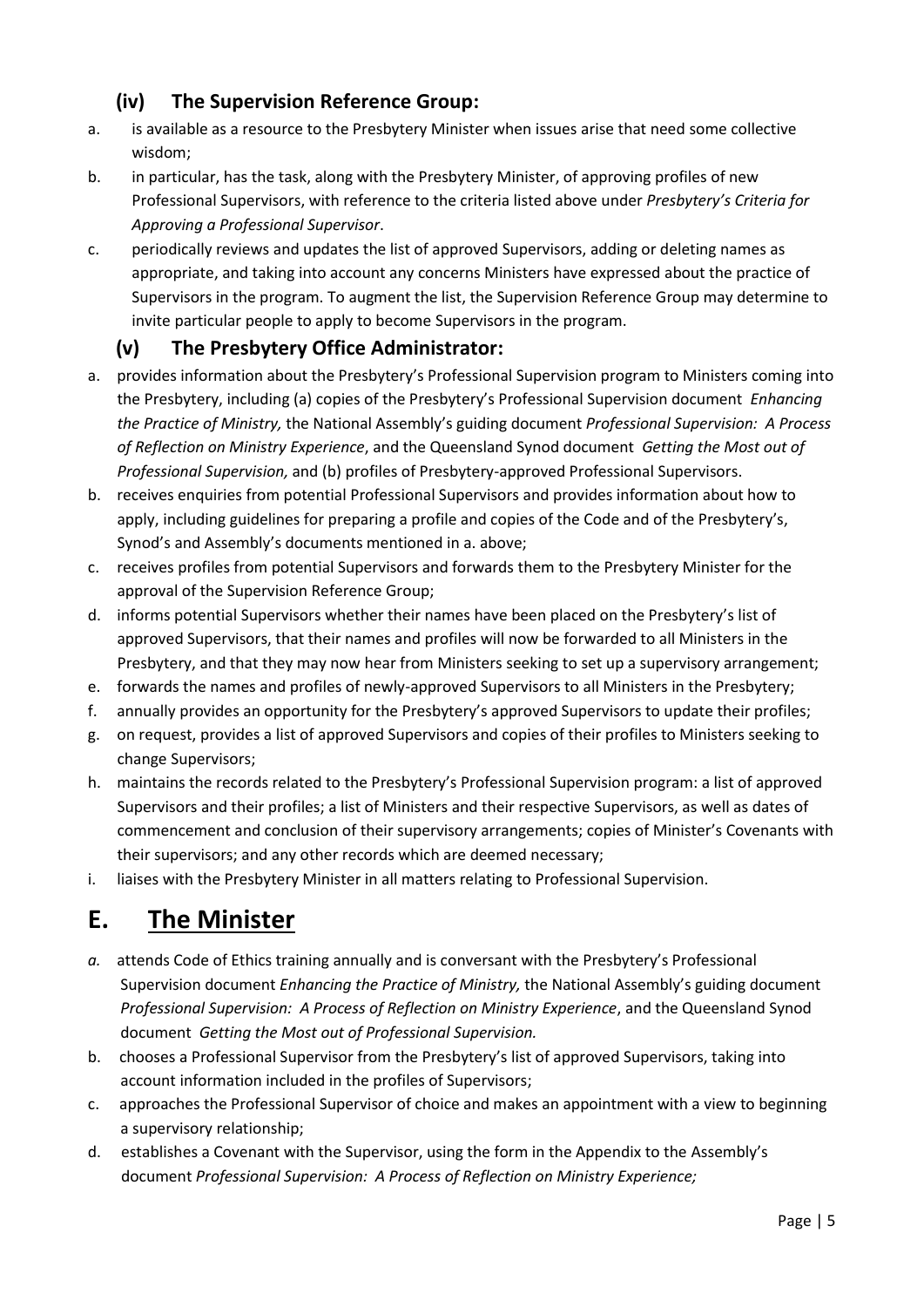- e. forwards a copy of the Covenant to the Presbytery Office Administrator;
- f. if unable to identify an appropriate Supervisor from the list, discusses possible alternatives with the Presbytery Minister, and with the Presbytery Minister's agreement, seeks a profile from a Supervisor of choice for the approval of the Supervision Reference Group;
- g. informs the Presbytery, through the Office Administrator, of the name of their Supervisor and when a supervisory arrangement commences and concludes;
- h. requests a current list of approved Supervisors and their up-to-date profiles from the Office Administrator when seeking to change Supervisors;
- i. receives Professional Supervision which includes preparation, planning, regular attendance, reflection and evaluation, and openness to learning and change;
- j. on the recommendation of the Presbytery, engages in Professional Supervision for a *minimum* of eight hours each year, eg, *at least* one hour every six weeks or two hours every three months (except that Ministers in part-time placements should discuss with the Presbytery Minister what is an appropriate level of Professional Supervision in their case);
- k. reports annually to the Presbytery, through the Presbytery Minister, on their participation in Professional Supervision;
- l. discusses with the Presbytery Minister any concerns they have about a Supervisor's practice of Supervision.

# **F. The Professional Supervisor**

- *a.* contacts the Presbytery Office Administrator for information on how to apply to become an approved Professional Supervisor in the Presbytery Professional Supervision program and receives guidelines for writing a profile and copies of the Code, the Presbytery's Professional Supervision document *Enhancing the Practice of Ministry,* the National Assembly's guiding document *Professional Supervision: A Process of Reflection on Ministry Experience*, and the Queensland Synod document *Getting the Most out of Professional Supervision.*
- b. familiarises him/herself with these documents;
- c. submits a profile to the Presbytery Office Administrator (The profile should be 1-2 pages long; include personal information such as name, contact details, qualifications, skills, experience, availability, fees, and whether fees are fixed or negotiable; provide reasons why the Supervisor believes he/she is an appropriate person to act as a Supervisor for Ministers; and address the criteria listed on Page 4 under *Presbytery's Criteria for Approval of a Professional Supervisor*);
- d. when engaged in a supervisory arrangement, establishes a safe environment and a relationship of trust, support and encouragement, working with the Minister to deal with the issues raised;
- e. at the first meeting, outlines the nature and expectations of his/her practice; establishes dates/times for periodic review of the arrangement; clearly negotiates the confidentiality of the supervisory relationship, specifying under what circumstances it may/will be necessary to divulge information (eg, breaches of the Code, issues of criminality, and danger of harm to self or others); and establishes a Covenant with the Minister, using the form in the Appendix to the Assembly's document *Professional Supervision: A Process of Reflection on Ministry Experience;*
- f. ensures that he/she has adequate professional indemnity.